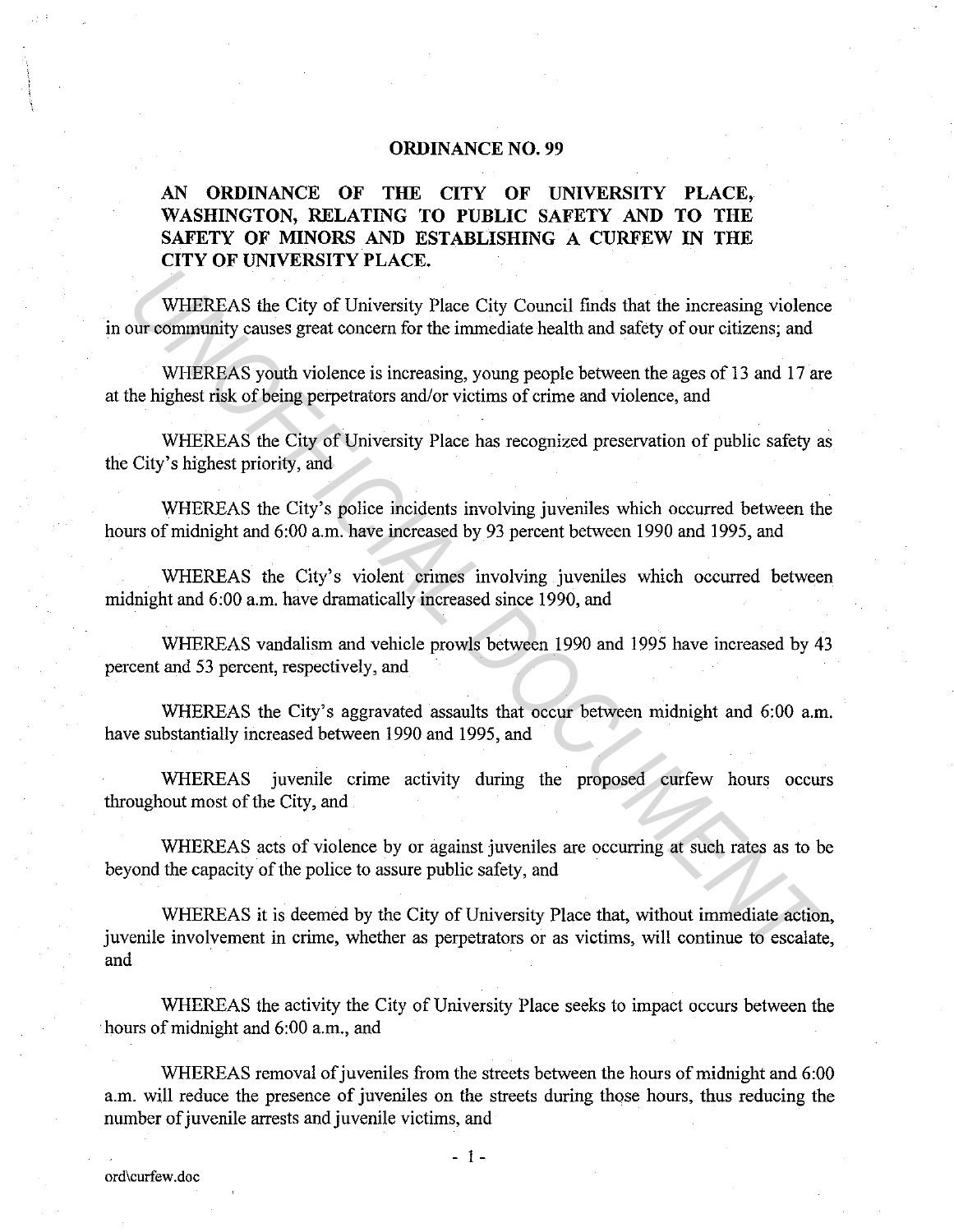WHEREAS the United States Supreme Court has denied review of the United States Court of Appeals for the Fifth Circuit decision which upheld the constitutionality of a juvenile curfew ordinance and provided guidelines and suggestions for enacting curfew ordinances in QUTB v. Strauss, and

WHEREAS Chapter 35A.ll RCW allows code cities to enact a juvenile curfew ordinance, and

WHEREAS the City Council has received and reviewed the 1996 curfew report prepared at the direction of the City Manager; now, therefore,

**THE CITY COUNCIL OF THE CITY OF UNIVERSITY PLACE DO ORDAIN AS FOLLOWS:** 

Section 1. Definitions.

A. "Curfew hours" are as follows:

Effective immediately through 9/2/96: 12:00 Midnight until 6:00 a. m. the next day

Effective 9/3/96 through 5/31/97: Friday and Saturday: Sunday through Thursday:

12:00 Midnight until 6:00 a.m. the next day 11 :01 p.m. until 6:00 a.m. the next day

B. "Emergency" means an unforeseen combination of circumstances or the resulting state that calls for immediate action. The term includes, but is not limited to, a fire, a natural disaster, an automobile accident, or any situation requiring immediate action to prevent serious bodily injury or loss of life. Finance, and<br>
WHEREAS the City Council has received and reviewed the 1996 curfew report prepare<br> *UNOFFICITY COUNCIL OF THE CTTY OF UNIVERSITY PLACE DO ORDAINA*<br> *UNOFFICITY COUNCIL OF THE CTTY OF UNIVERSITY PLACE DO ORDA* 

C. "Establishment" means any privately-owned place of business operated for a profit, to which the public is invited, including, but not limited to, any place of amusement or entertainment.

D. "Extended family members" means grandparent, brother, sister, stepbrother, stepsister, uncle, aunt, or first cousin who is not a minor and with whom the minor has a relationship and is comfortable with and who is willing and available to care for the child.

E. "Guardian" means:

1. A person who, under court order, is the guardian of the person of a minor, or

2. A public or private agency with whom a minor has been placed by a court,

or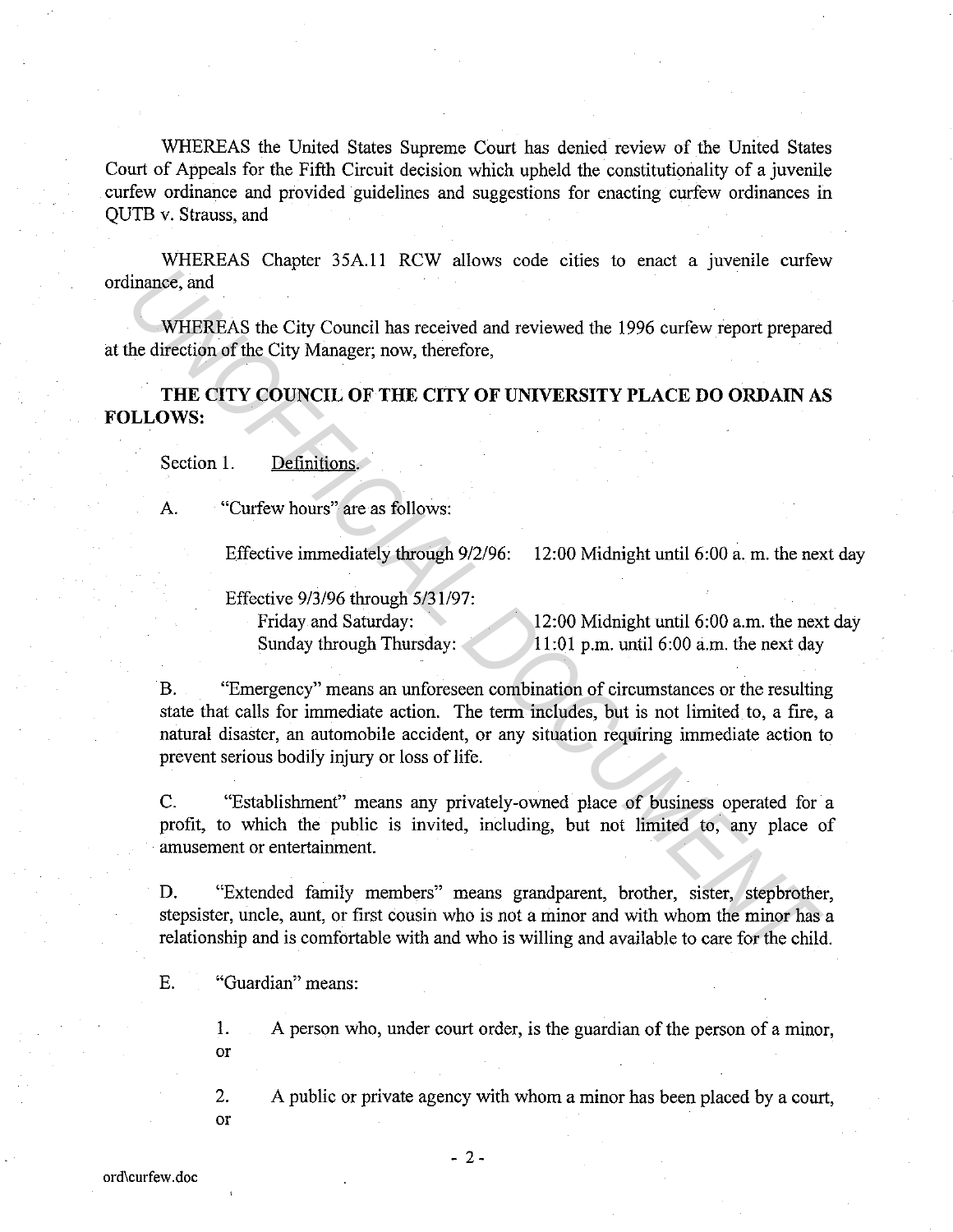3. A person at least 18 years of age who is authorized by a parent or legal guardian to have the care and custody of a minor.

F. "Minor" means any person under 18 years of age.

G. "Operator" means any individual, firm, association, partnership, or corporation operating, managing, or conducting any establishment open during curfew hours. The term includes the members or partners of an association or partnership and the officers of a corporation.

H. "Parent" means a person who is a natural parent, adoptive parent, foster parent, or stepparent of another person.

I. "Public place" means any place to which the public, or a substantial group of the public, has access, and includes, but is not limited to, streets, highways, and the common areas of schools, hospitals, apartment houses, sidewalks, alleys, parking lots, office buildings, transport facilities, and shops. **Example 1** and any nativitation, this column than the control of the control of the controllation and the set of experiment of anothetic the members or partners of an association or partnership and the officers compration

J. "Remain" means to:

1. Linger or stay, or

2. Fail to leave premises when requested to do so by a police officer or the owner, operator, or other person in control of the premises.

K. "Serious bodily injury" means bodily injury that creates a substantial risk of death or the causes death, serious permanent disfigurement, or protracted loss or impairment of the function of any bodily member or organ.

Section 2. Offenses.

A. A minor commits an offense if he or she remains in any public place or on the premises of any establishment within the City during curfew hours.

B. A parent or guardian of a minor commits an offense if he or she knowingly permits, or, by insufficient lawful control, allows the minor to remain in any public place or on the premises of any establishment within the curfew hours.

C. A parent or guardian commits an offense if he or she fails to appear to take the minor into custody after contact from a City of University Place police officer, pursuant to the Temporary Custody Procedure.

D. A person or operator, as defined herein, commits an offense if that person or operator encourages, or affirmatively facilitates, a violation of this ordinance by a minor.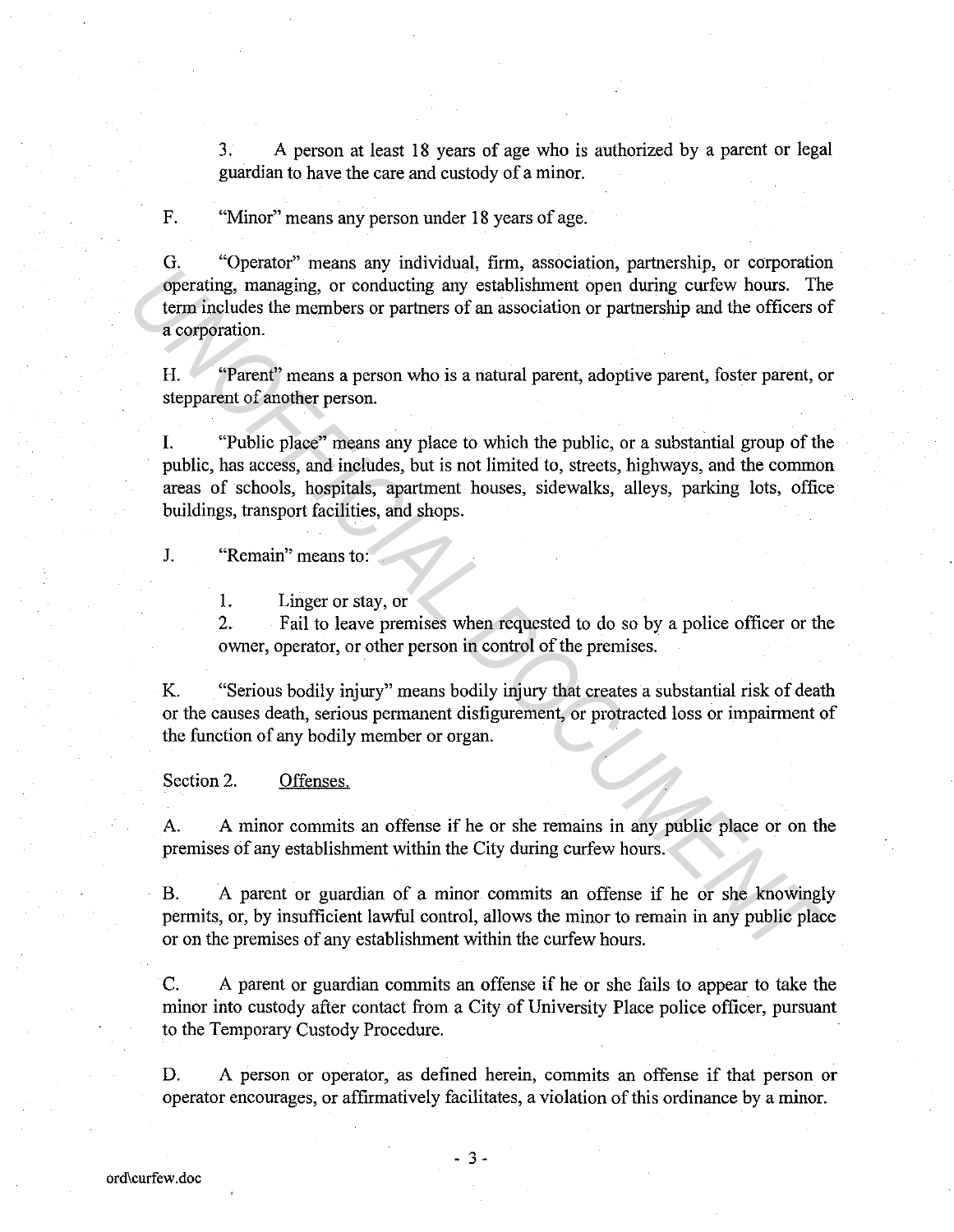### Section 3. Defenses.

A. It is a defense that the minor was:

1. Accompanied by the minor's parent, guardian, or extended family member who is not also a minor, or

2. On an errand at the direction of the minor's parent or guardian, without any unnecessary detour or stop, or

3. In a motor vehicle involved in interstate travel, or

4. Engaged in a legal employment activity, or going to or returning home form a legal employment activity without any unnecessary detour or stop, or

5. Involved in an emergency, or

6. On the sidewalk abutting the minor's residence or abutting the residence of a next-door neighbor, if the neighbor did not complain to the police department about the minor's presence, or

7. Attending, going to, or returning home, without any detour or unnecessary stop, from an official school, religious, or other activity supervised by adults or sponsored by any of the following: the City of University Place, a civic organization, the Boys and Girls Clubs, the YWCA, the YMCA, Pierce County, Metropolitan Park District of City of Tacoma, or another similar entity which takes responsibility for the minor, or 2. On an errand at the direction of the minor's parent or guardian, withou<br> **2.** In a motor vehicle involved in interstate travel, or<br> **3.** In a motor vehicle involved in interstate travel, or<br> **4.** Engaged in a legal emp

8. Exercising First Amendment rights protected by the United States Constitution, such as the free exercise of religion, freedom of speech, and the right of assembly, or

9. Married and thus has achieved the age of majority pursuant to RCW 26.28.020. or has become emancipated in accordance with RCW 13.64.060(2), or

10. Engaged in lawful commercial activity which is commenced prior to curfew hours and the minor proceeds directly home upon termination of the commercial activity.

B. It is a defense to this ordinance that the minor is lawfully on the premises of an establishment that is an authorized "Safe Place," as designated through the Gateways for Youth and Families Program, and approved by the City of University Place Sheriff's Department Detachment, and that the juvenile is on the premises of the establishment in need of the services of a "Safe Place."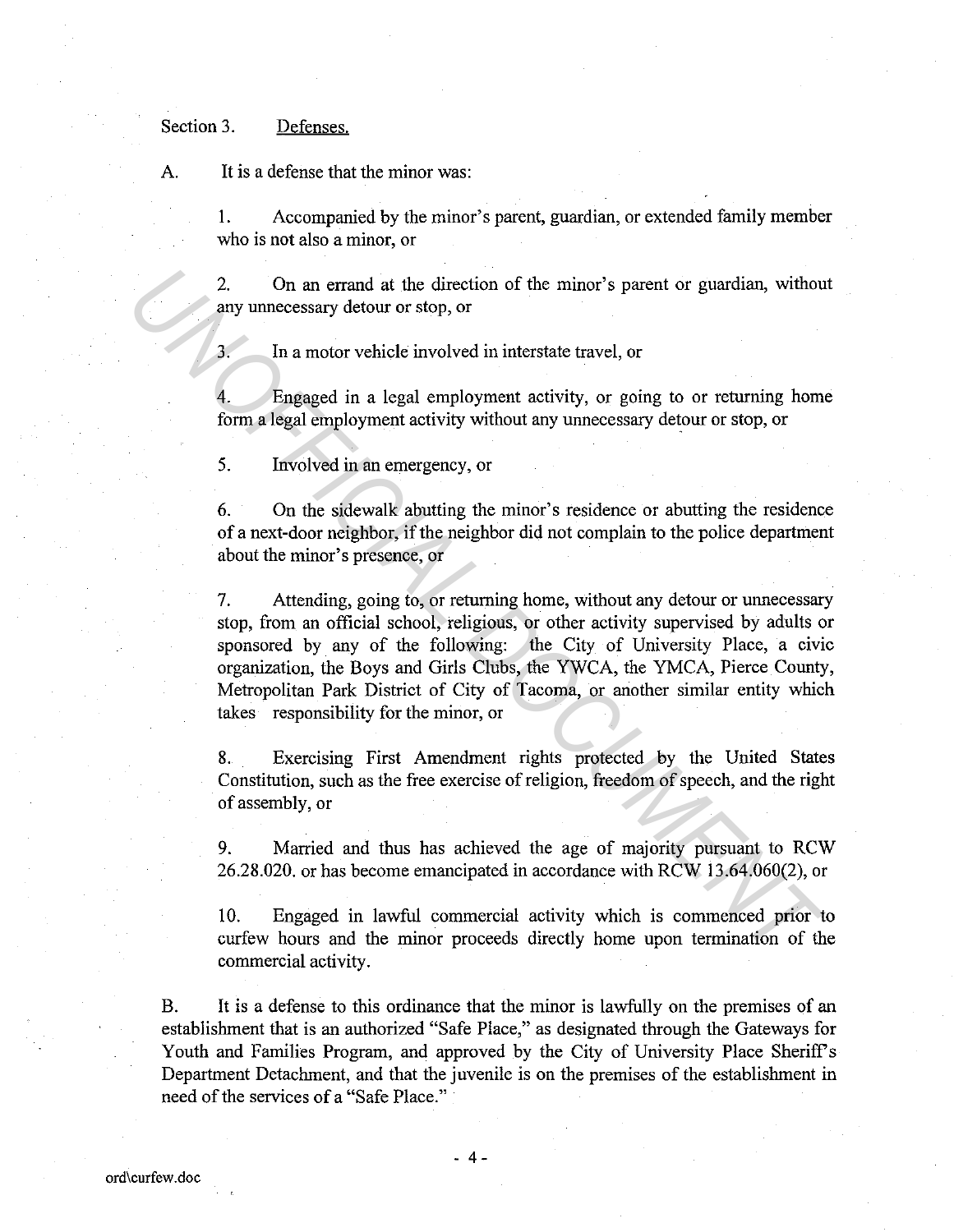C. It is a defense of this ordinance that the parent or guardian is reasonably hindered to such a degree that he/she is unable to appear and take custody of the minor after being requested to do so.

### Section 4. Enforcement.

Before taking any enforcement action under this section, a police officer shall ask the apparent offender's age and reason for being in a public place. The officer shall not issue a citation or take further action under this section unless the officer reasonably believes an offense has occurred, and that, based on any response and other circumstances, no defense under Section 3 of this ordinance is present. No citation shall be issued until attempts have been made to place the minor according to the Temporary Custody Procedure. arent offender's age and reason for being in a public place. The officer shall not issue<br>trioution or take turther action under this section unless the officer reasonably believes an offense<br>occurred, and that, based on a

# Section 5. Temporary Custody Procedure.

A police officer who reasonably believes that a minor is violating any of the provisions as described in Section 2 of this ordinance shall have authority to take the minor into custody, shall inform the minor of the reason(s) for such custody, and may demand that the parent or guardian appear and take custody of the minor.

Should the parent not appear, or should the officer otherwise deem appropriate, the officer shall deliver, or arrange to deliver, as follows:

A. To minor's parent, guardian, custodian, or other adult person having custody or control of such minor. The officer releasing a minor into the custody of an adult person having custody or control shall inform the minor and the responsible adult of the nature and location of appropriate services available in the community, or

B. The officer may take the minor to the home of an adult extended family member after attempting to notify the parent, guardian, or custodian.

In the event the A and B are not appropriate under the circumstances, the officer may deliver the minor to either of the following:

C. Department of Social and Health Services (DSHS) Crisis Residential Center, or DSHS Receiving Home until the parent appears to take responsibility for the minor, or

D. In the event the parent fails to appear, the minor is to be referred to Family Reconciliation Services for consideration of further intervention and/or placement services.

Section 6. Violations.

A. A violation of any of the provisions of this ordinance is designated a civil infraction.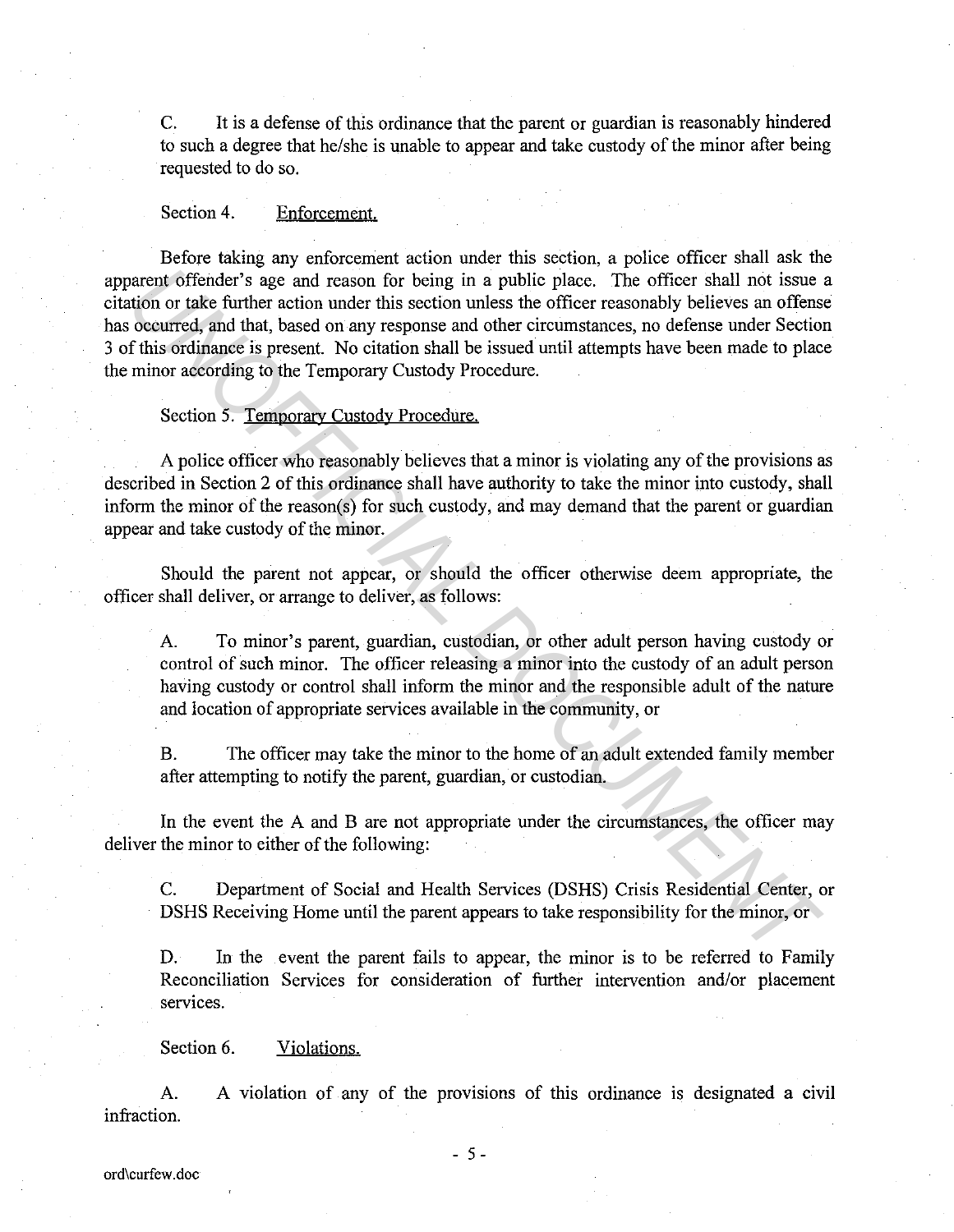B. A person found to have committed an infraction under this ordinance may be given a warning or assessed a penalty. Upon a person's first violation, a notice of warning shall be given to the person. Upon a second violation, an infraction shall be served on the person. The penalty for the second and subsequent infractions shall result in a monetary payment or community service. No penalty may exceed \$250 for each offense, including all statutory assessments and costs. In lieu of payment for all or part of the monetary penalty, the court may provide for the performance of community service.

# Section 7. Severability.

Should any section, subsection, paragraph, sentence, clause, or phrase of this ordinance, or its application to any person or situation, be declared unconstitutional or invalid for any reason, such decision shall not affect the validity of the remaining portions of this ordinance or its application to any other person or situation. The monetary penalty, the court may provide for the performance of community service.<br> **Section 7.** Severability.<br>
Should any section, subsection, paragraph, seatence, clause, or phrase of this ordinanc<br>
its application to

The City Council of the City of University Place hereby declares that it would have adopted this ordinance and each section, subsection, sentence, clause, phrase, or portion thereof, irrespective of the fact that any one or more sections, subsections, sentences, clauses, phrases, or portions be declared invalid or unconstitutional.

#### Section 8. Third Party Liability.

It is expressly the purpose of this ordinance to provide for and promote the health, safety, and welfare of the general public and not to create or otherwise establish or designate any particular class or group of persons who will or should be especially protected or benefited by the terms of this ordinance.

It is the specific intent of this ordinance that no provision or term used in this ordinance is intended to impose any duty whatsoever upon the City or any of its officers or employees, for whom the implementation and enforcement of this ordinance shall be discretionary and not mandatory.

Nothing contained in this ordinance is intended nor shall be construed to create or form the basis of any liability on the part of the City, its officers, employees, or agents, for any injury or damage resulting from any action or inaction on the part of the City related in any manner to the enforcement of this ordinance by its officers, employees, or agents.

### Section 9. Evaluation.

A. This ordinance and the community need for it shall be reviewed by December 31, 1996, and prior to its expiration on May 31, 1997, at which time the City Manager shall report and make recommendations to the City Council concerning the effectiveness of and the continuing need for this ordinance. The report shall include, but not be limited to, the following information: